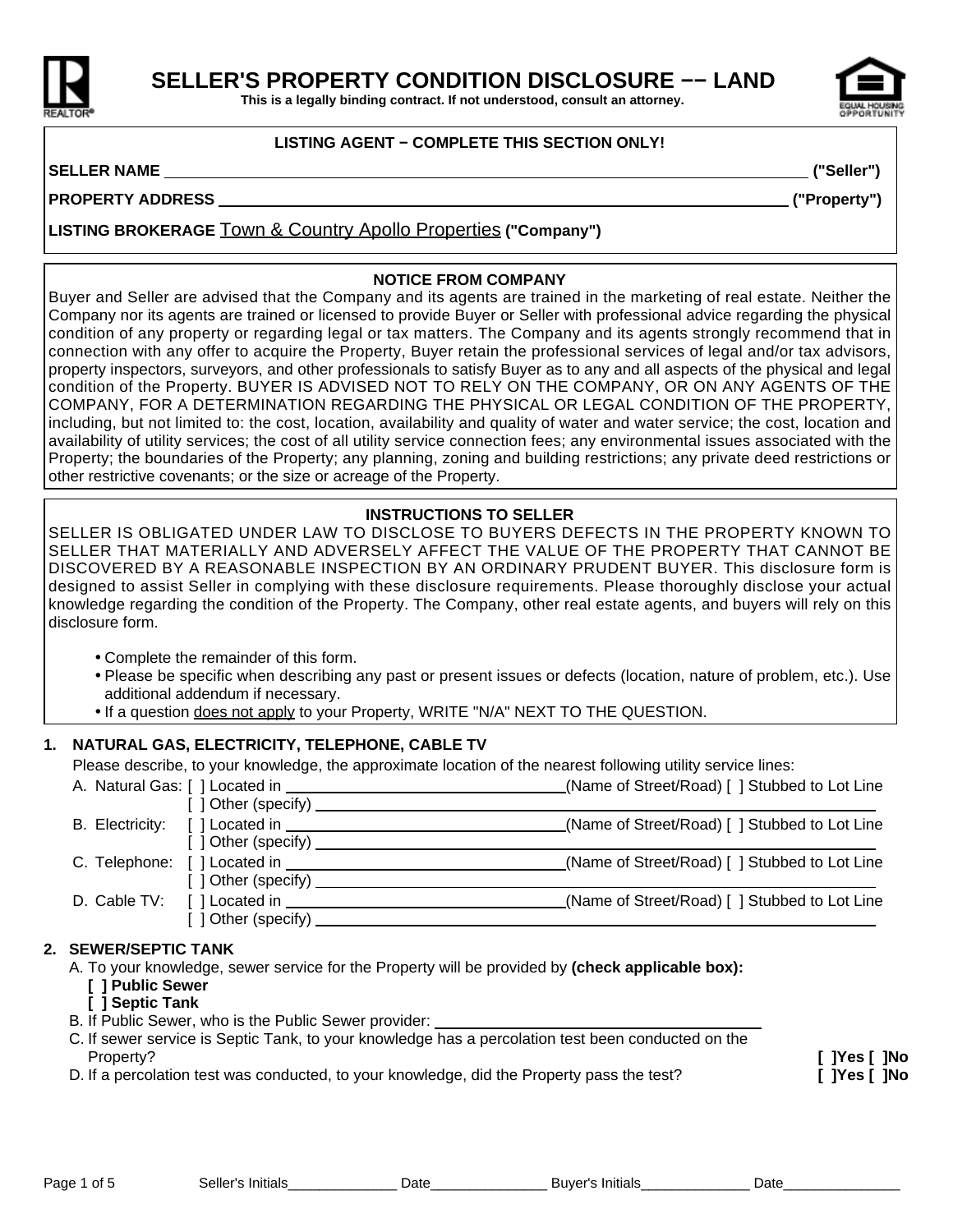## **3. CULINARY WATER**

- A. To your knowledge, culinary water service for the Property will be provided by **(check applicable box): [ ] Public Water** (Name of water service provider):
	- **[ ] Private Water Company** (Name of water service provider):

**[ ] Private Well**

## **NOTE: IF WATER SERVICE WILL BE PROVIDED BY PUBLIC WATER, SKIP TO SECTION 4**

# B. **Private Water Company** (1) To your knowledge, what is the approximate location of the nearest private water company water service line? **[ ] Located in (Name of Street/Road) [ ] Stubbed to Lot Line [ ] Other (specify)**  (2) Are the water share certificates in your possession? If yes, please attach a copy. **[ ]Yes [ ]No** (3) To your knowledge, are water share assessments paid in full? **[ ]Yes [ ]No** C. **Private Well** (1) Is a well presently located on the Property? **[ ]Yes [ ]No** (2) To your knowledge, is your water right for the well represented by a contract with a special improvement or water conservancy district? If "Yes", what is the number of the district contract? **[ ]Yes [ ]No** (3) If your water right for the well is not based on a contract with a special improvement or water conservancy district, to your knowledge, what is the State Engineer "Index Number" for your water  $right?$   $-$ **4. IRRIGATION WATER** A. Are there any irrigation water rights with the Property? **[ ]Yes [ ]No** B. If irrigation water is delivered to you by an irrigation water company, what is the name of the company? C. Do you have in your possession water share certificates representing your right to receive and use **[ ]Yes [ ]No** irrigation water? If "Yes", please attach a copy of any such share certificates. D. If the irrigation water rights are other than shares in an irrigation water company, to your knowledge, what is the State Engineer "Index Number" or numbers for your irrigation water rights? − E. Is there an irrigation water source and distribution facility in place for the Property such as canals, **[ ]Yes [ ]No** ditches or pressurized sprinkler system? If "Yes", what is the name of the water source: **5. SOILS** A. Are you aware of any settlement or heaving of soil on the Property (collapsible or expansive soils, **[ ]Yes [ ]No** poorly compacted fill)? If "Yes", please describe, to your knowledge, the nature and location of any settlement or heaving of soil: B. To your knowledge, is there any fill located on the Property? If "Yes", please describe, to your **[ ]Yes [ ]No** knowledge, the nature and approximate location of any fill: C. Are you aware of any sliding or earth movement on the Property or on any adjoining property **[ ]Yes [ ]No** (landslides, falling rocks, debris or mud flows)? If "Yes", please describe the nature and location of the sliding or earth movement: D. To your knowledge, does any portion of the Property contain any subsurface, man−made debris that **[ ]Yes [ ]No** has been buried, covered or abandoned, including without limitation, any discarded or abandoned construction materials, concrete footings or foundations, trash, etc? If "Yes", please describe the nature and location of such subsurface debris: E. Please describe, to your knowledge, any action taken to repair or mitigate any of the issues described 5A, 5B, 5C or 5D:

Page 2 of 5 Seller's Initials\_\_\_\_\_\_\_\_\_\_\_\_\_\_\_\_ Date\_\_\_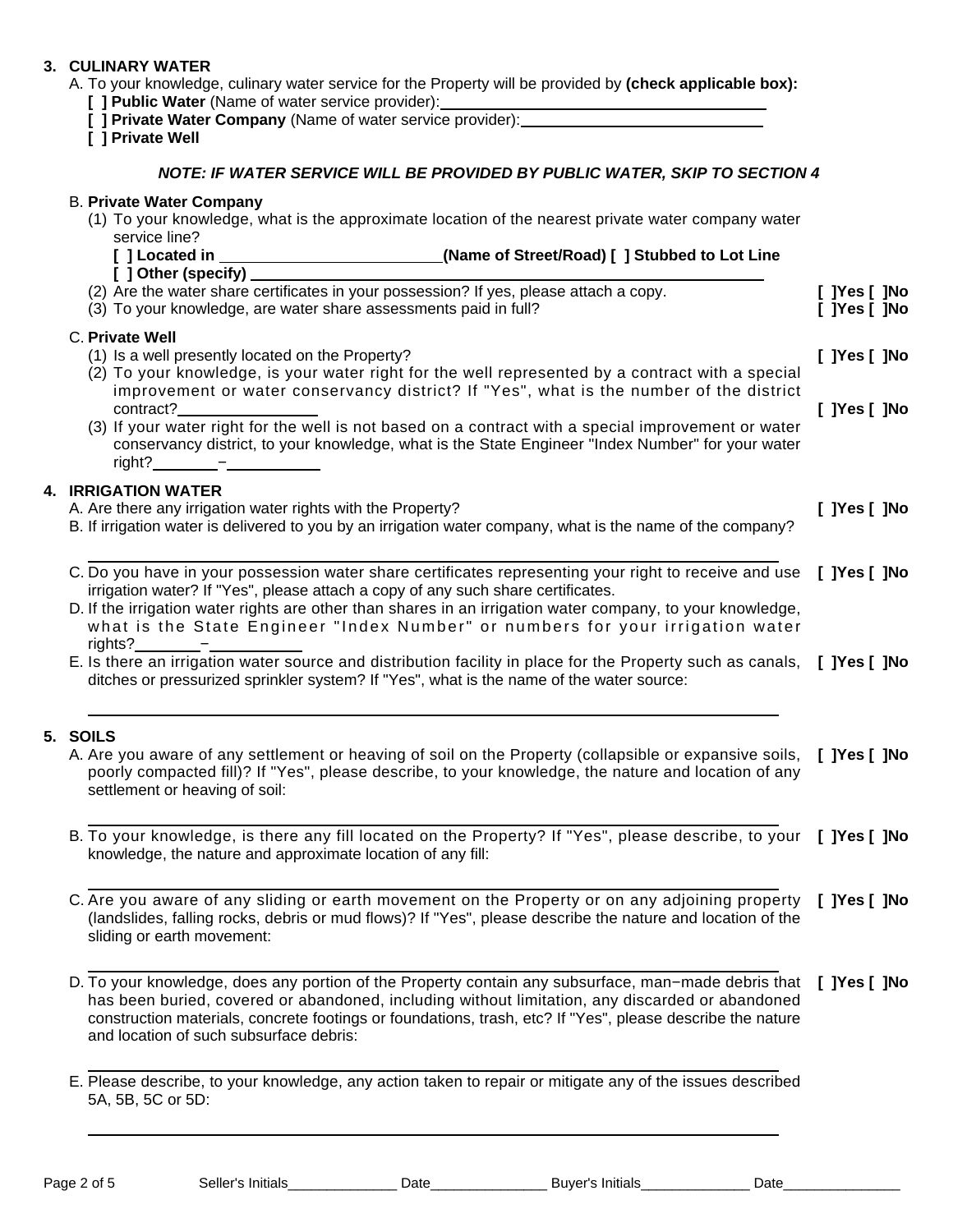| F. Are you aware of any geologic, soils, engineering, or environmental reports that have been prepared [ ]Yes [ ]No<br>for the Property? If "Yes", please attach a copy of any such reports in your possession.                                                                                                             |                              |
|-----------------------------------------------------------------------------------------------------------------------------------------------------------------------------------------------------------------------------------------------------------------------------------------------------------------------------|------------------------------|
| 6. BOUNDARIES & ACCESS<br>A. To your knowledge, is there anything on your Property (such as a fence or any other improvement) that<br>encroaches (extends) onto any adjoining property? If "Yes", please describe, to your knowledge, the<br>nature and approximate location of any such encroachment:                      | [ ]Yes [ ]No                 |
| B. To your knowledge, is there anything on any adjoining property (such as a fence, deck, or any other<br>improvements) that encroaches (extends) onto your Property? If "Yes", please describe, to your<br>knowledge, the nature and approximate location of any such encroachment:                                        | [ ]Yes [ ]No                 |
| C. Are you aware of any boundary disputes or conflicts involving your Property and any adjoining property<br>or properties? If "Yes", please describe, to your knowledge, the nature of any such boundary disputes<br>or conflicts:                                                                                         | [ ]Yes [ ]No                 |
| D. Are you aware of any survey(s) that have been prepared for the Property or any adjoining property or<br>properties? If "Yes", please provide a copy of any such survey(s) in your possession.                                                                                                                            | [ ]Yes [ ]No                 |
| E. Are you aware of any unrecorded easements, or claims for easements, affecting the Property? If "Yes",<br>please describe, to your knowledge, the nature and approximate location of any such easement(s):                                                                                                                | [ ]Yes [ ]No                 |
| F. To your knowledge, is there direct access to the Property from a public street/road?<br>G. If direct access to the Property is not from a public street/road, to your knowledge, is there direct<br>access to the Property through (check applicable box): [ ] Private Easement [ ] Private<br><b>Street/Road</b>        | [ ]Yes [ ]No<br>[ ]Yes [ ]No |
| 7. FLOODING/DRAINAGE<br>A. Are you aware of any flooding or lot drainage issues on the Property? If "Yes", please describe, to your [ ]Yes [ ]No<br>knowledge, the nature and approximate location of any flooding or lot drainage issues:                                                                                  |                              |
| B. If there are flooding or lot drainage issues, are you aware of any work done at the Property to mitigate<br>or to prevent any recurrence of any flooding or lot drainage issues? If "Yes", please describe, to your<br>knowledge, any work done at the Property to mitigate or prevent flooding or lot drainage issues:  | [ ]Yes [ ]No                 |
| C. Are you aware of any wetlands located on the Property?                                                                                                                                                                                                                                                                   | [ ]Yes [ ]No                 |
| D. If you are aware of wetlands on the Property, to your knowledge, has the Property been mapped for<br>wetlands? If "Yes", please provide a copy of any wetlands maps and wetlands permits in your<br>possession.                                                                                                          | [ ]Yes [ ]No                 |
| E. Are you aware of any action taken to mitigate any wetland issues through the Army Corps of<br>Engineers? If "Yes", please describe, to your knowledge, the nature of any mitigation work done at the<br>Property:                                                                                                        | [ ]Yes [ ]No                 |
| 8. ENVIRONMENTAL ISSUES                                                                                                                                                                                                                                                                                                     |                              |
| A. Are you aware of any past or present hazardous conditions, substances, or materials on the Property,<br>such as methane gas, radioactive material, landfill, mineshaft, buried storage tanks and lines, or toxic<br>materials? If "Yes", please describe, to your knowledge the nature of any such hazardous conditions: | [ ]Yes [ ]No                 |
| B. If you are aware of any past or present hazardous conditions, substances, or materials on the Property,<br>are you aware of any work done at the Property to mitigate any such hazardous conditions? If "Yes",<br>please describe, to your knowledge, the nature of any mitigation work:                                 | $[$ ]Yes $[$ ]No             |
| C. Are you aware of any environmental reports that have been prepared for the Property? If "Yes", please<br>attach copies of any such reports in your possession.                                                                                                                                                           | [ ]Yes [ ]No                 |
| 9. HOMEOWNERS ASSOCIATION<br>A. To your knowledge, is the Property part of a Homeowner's Association (HOA)?                                                                                                                                                                                                                 | [ ]Yes [ ]No                 |
|                                                                                                                                                                                                                                                                                                                             |                              |

| Page<br>nt : | eller'<br>Initials | ⊃at∈ | Initials<br>Buver's | Jate |
|--------------|--------------------|------|---------------------|------|
|              |                    |      |                     |      |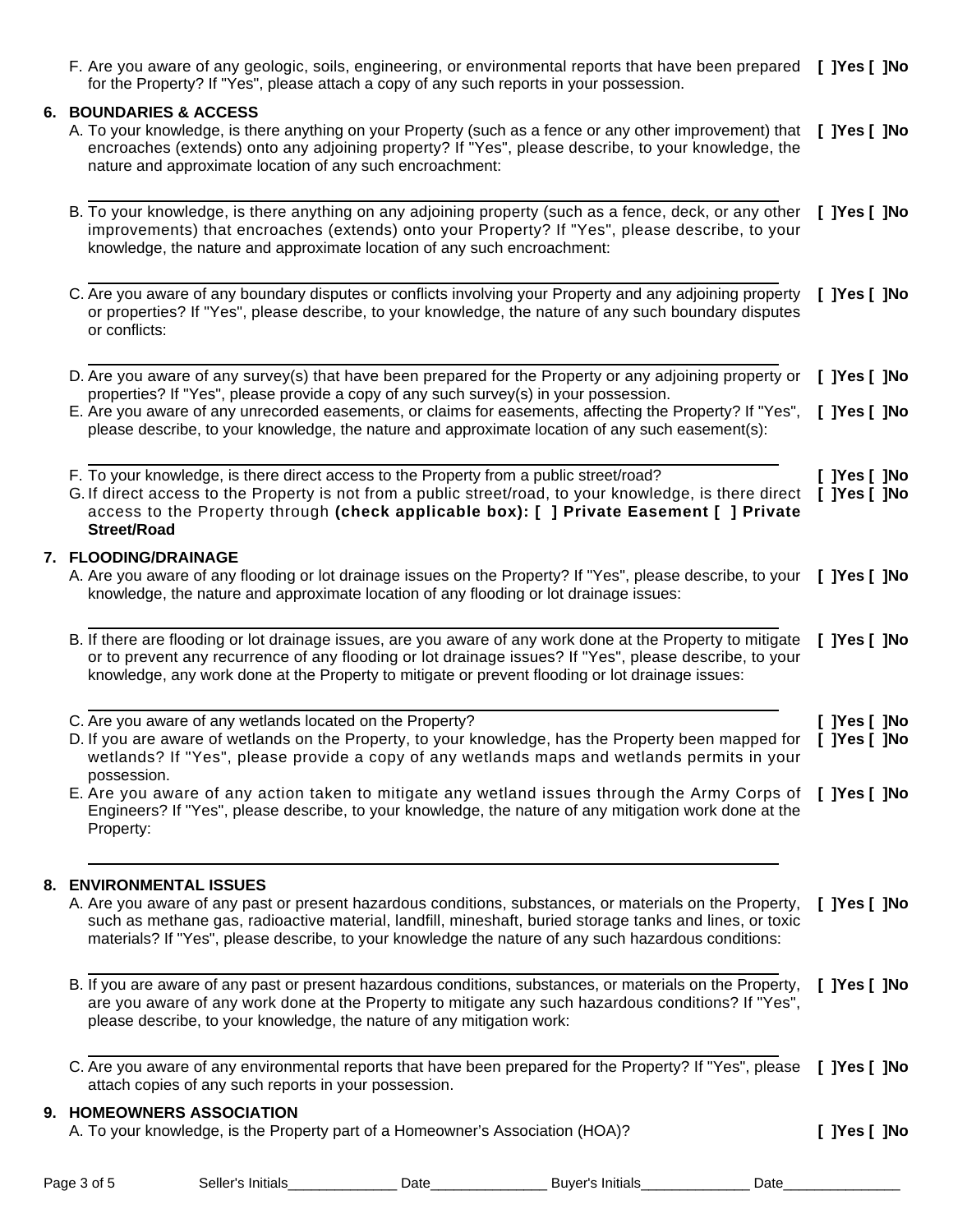- B. If the Property is part of an HOA, does the HOA levy dues or assessments for maintenance of common areas and/or other common expenses? **[ ]Yes [ ]No**
- C. For questions regarding the HOA, including past, present or future dues or assessments, or regarding financial statements, bylaws, HOA meetings and minutes, information may be obtained from the following:

(Name)

(Address)

(Phone)

BY SIGNING THIS DISCLOSURE FORM, SELLER AUTHORIZES THE RELEASE OF HOA INFORMATION TO BUYER AND/OR TO BUYER'S AGENT.

## **10. UNPAID ASSESSMENTS**

- A. Are you aware of any HOA, municipal, special improvement district or other assessments that are **[ ]Yes [ ]No** presently owing against the Property? If "Yes", please describe, to your knowledge, the nature and amount of any such unpaid assessments:
- B. Are you aware of any HOA, municipal, or special improvement district assessments that have been **[ ]Yes [ ]No** approved but not yet levied against the Property? If "Yes", please describe, to your knowledge, the nature and amount of any such approved, but not yet levied, assessments:

## **11. MISCELLANEOUS**

- A. To your knowledge, is any portion of the Property presently assessed, for property tax purposes, as **[ ]Yes [ ]No** "Greenbelt"?
- B. Are you aware of any existing or threatened legal action affecting the Property? If "Yes", please [ **]Yes** [ **]No** describe, to your knowledge, the nature of any such legal action:

## **ACREAGE/SQUARE FOOTAGE**

Seller represents that any figures provided by Seller in any documents regarding the square footage or acreage of the Property are not based on any personal measurement by Seller. If the square footage or acreage of the Property is of material concern to Buyer, Buyer is advised to verify the square footage or acreage through any independent sources or means deemed appropriate by Buyer. BUYER IS ADVISED NOT TO RELY ON SELLER, THE COMPANY, OR ANY AGENTS OF THE COMPANY FOR A DETERMINATION REGARDING THE SQUARE FOOTAGE OR ACREAGE OF THE PROPERTY.

## **VERIFICATION BY SELLER**

Seller verifies that Seller has completed this disclosure form and that the information contained herein is accurate and complete to the best of Seller's actual knowledge as of the date signed by Seller below. SELLER UNDERSTANDS AND AGREES THAT SELLER WILL UPDATE THIS DISCLOSURE FORM IF ANY INFORMATION CONTAINED HEREIN BECOMES INACCURATE OR INCORRECT IN ANY WAY. Seller authorizes the Company to provide copies of this disclosure form to prospective buyers, and to real estate brokers and agents. This disclosure form is not a warranty of any kind. If Buyer and Seller enter into a sales contract for the Property, and such sales contract includes, excludes, or warrants the condition of any item referenced herein, then to the extent there is a conflict between the sales contract and any representations contained herein, the terms of the sales contract shall control.

Seller: **No. 2018** Contract 2018 Contract 2018 Contract 2018 Contract 2018 Contract 2018 Contract 2018 Contract 2018

## **ACKNOWLEDGEMENT OF RECEIPT BY BUYER**

Buyer's signature below acknowledges Buyer's receipt of a copy of this disclosure form.

**Buyer: Date: Buyer: Date:**